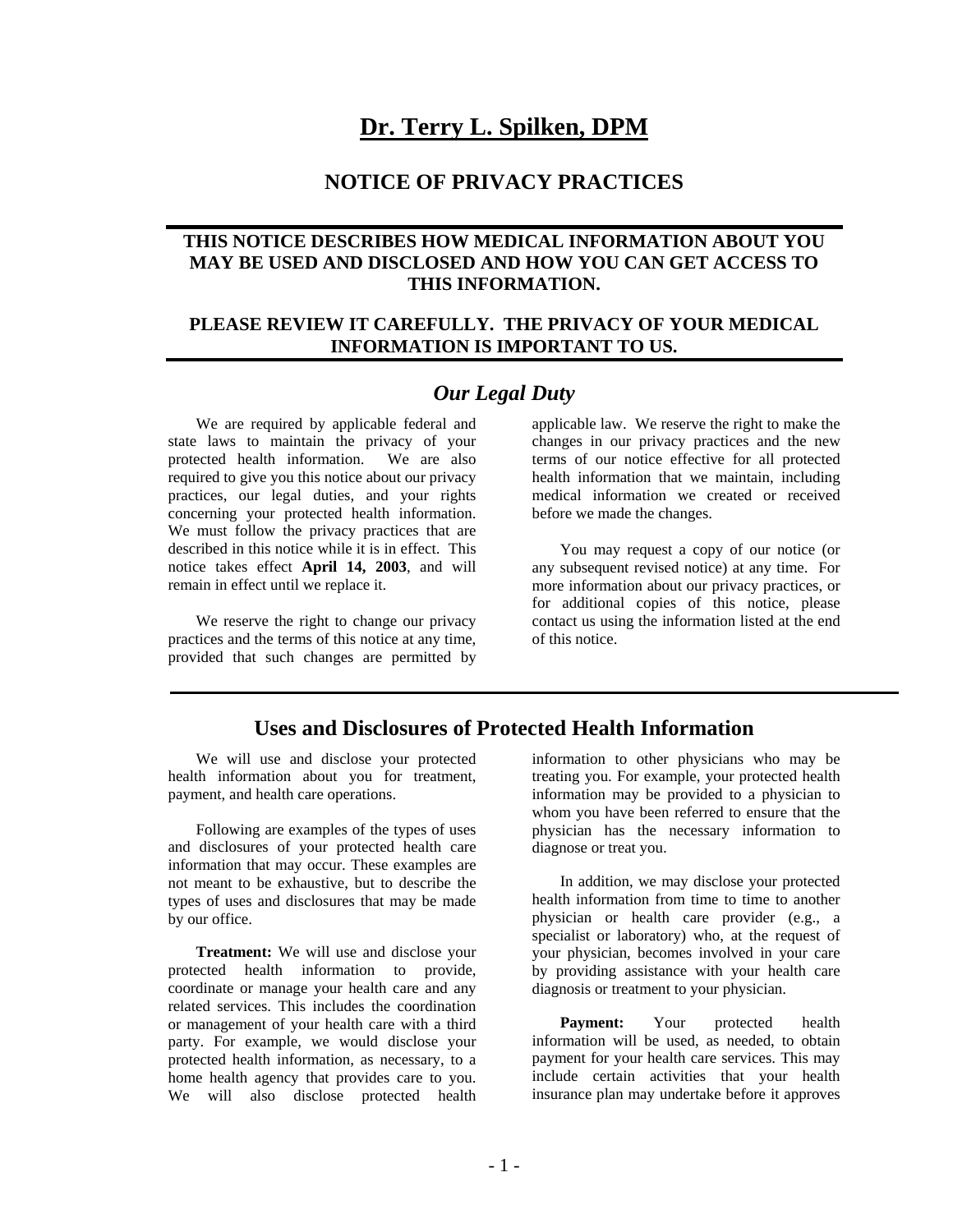or pays for the health care services we recommend for you, such as: making a determination of eligibility or coverage for insurance benefits, reviewing services provided to you for protected health necessity, and undertaking utilization review activities. For example, obtaining approval for a hospital stay may require that your relevant protected health information be disclosed to the health plan to obtain approval for the hospital admission.

**Health Care Operations:** We may use or disclose, as needed, your protected health information in order to conduct certain business and operational activities. These activities include, but are not limited to, quality assessment activities, employee review activities, training of students, licensing, and conducting or arranging for other business activities.

For example, we may use a sign-in sheet at the registration desk where you will be asked to sign your name. We may also call you by name in the waiting room when your doctor is ready to see you. We may use or disclose your protected health information, as necessary, to contact you by telephone or mail to remind you of your appointment.

We will share your protected health information with third party "business associates" that perform various activities (e.g., billing, transcription services) for the practice. Whenever an arrangement between our office and a business associate involves the use or disclosure of your protected health information, we will have a written contract that contains terms that will protect the privacy of your protected health information.

We may use or disclose your protected health information, as necessary, to provide you with information about treatment alternatives or other health-related benefits and services that may be of interest to you. We may also use and disclose your protected health information for other marketing activities. For example, your name and address may be used to send you a newsletter about our practice and the services we offer. We may also send you information about products or services that we believe may be beneficial to you. You may contact us to request that these materials not be sent to you.

**Uses and Disclosures Based On Your Written Authorization:** Other uses and disclosures of your protected health information

will be made only with your authorization, unless otherwise permitted or required by law as described below.

You may give us written authorization to use your protected health information or to disclose it to anyone for any purpose. If you give us an authorization, you may revoke it in writing at any time. Your revocation will not affect any use or disclosures permitted by your authorization while it was in effect. Without your written authorization, we will not disclose your health care information except as described in this notice.

**Others Involved in Your Health Care:** Unless you object, we may disclose to a member of your family, a relative, a close friend or any other person you identify, your protected health information that directly relates to that person's involvement in your health care. If you are unable to agree or object to such a disclosure, we may disclose such information as necessary if we determine that it is in your best interest based on our professional judgment. We may use or disclose protected health information to notify or assist in notifying a family member, personal representative or any other person that is responsible for your care of your location, general condition or death.

**Marketing:** We may use your protected health information to contact you with information about treatment alternatives that may be of interest to you. We may disclose your protected health information to a business associate to assist us in these activities. Unless the information is provided to you by a general newsletter or in person or is for products or services of nominal value, you may opt out of receiving further such information by telling us using the contact information listed at the end of this notice.

**Research; Death; Organ Donation:** We may use or disclose your protected health information for research purposes in limited circumstances. We may disclose the protected health information of a deceased person to a coroner, protected health examiner, funeral director or organ procurement organization for certain purposes.

**Public Health and Safety:** We may disclose your protected health information to the extent necessary to avert a serious and imminent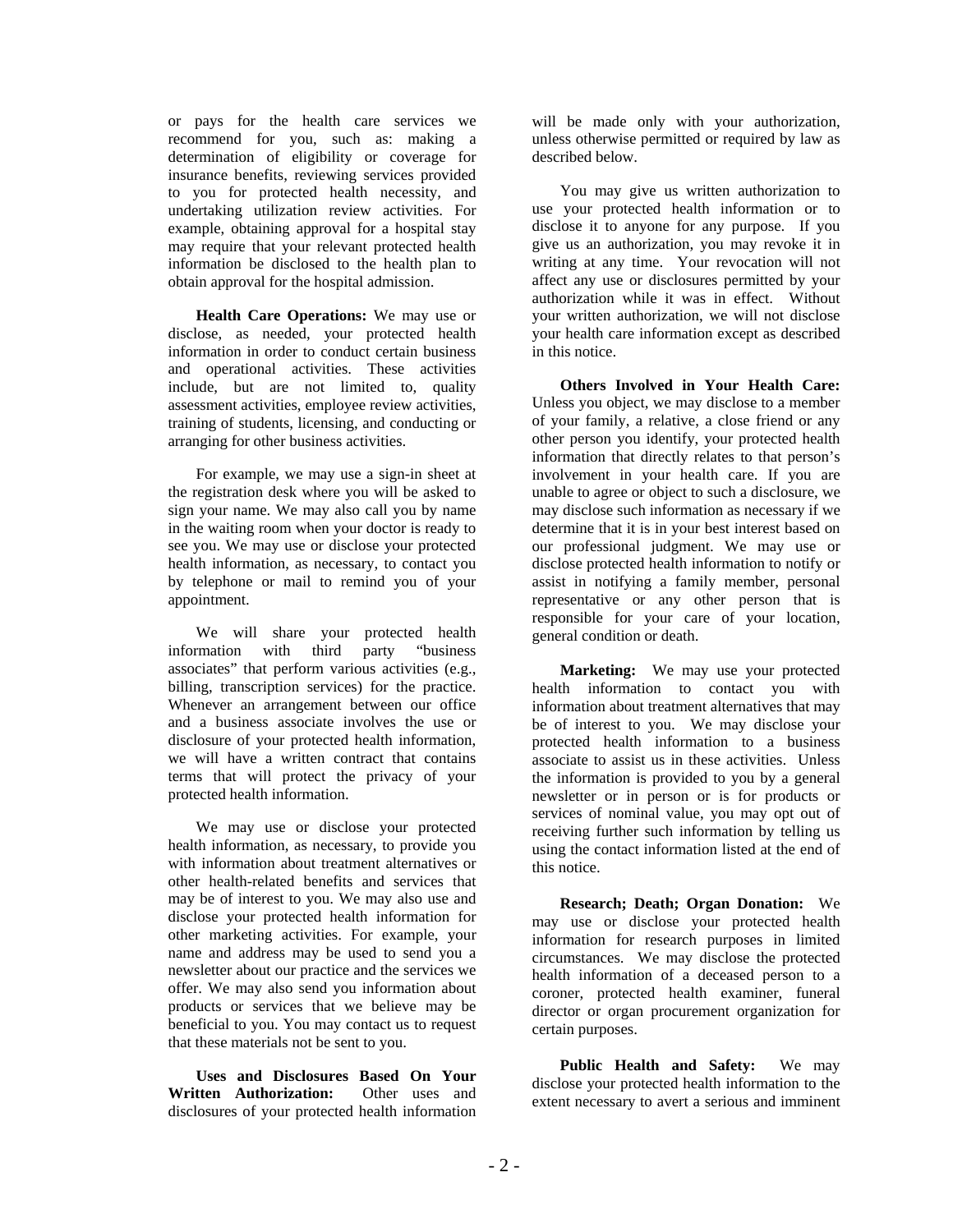threat to your health or safety, or the health or safety of others. We may disclose your protected health information to a government agency authorized to oversee the health care system or government programs or its contractors, and to public health authorities for public health purposes.

**Health Oversight:** We may disclose protected health information to a health oversight agency for activities authorized by law, such as audits, investigations and inspections. Oversight agencies seeking this information include government agencies that oversee the health care system, government benefit programs, other government regulatory programs and civil rights laws.

**Abuse or Neglect:** We may disclose your protected health information to a public health authority that is authorized by law to receive reports of child abuse or neglect. In addition, we may disclose your protected health information if we believe that you have been a victim of abuse, neglect or domestic violence to the governmental entity or agency authorized to receive such information. In this case, the disclosure will be made consistent with the requirements of applicable federal and state laws.

**Food and Drug Administration:** We may disclose your protected health information to a person or company required by the Food and Drug Administration to report adverse events, product defects or problems, biologic product deviations; to track products; to enable product recalls; to make repairs or replacements; or to conduct post marketing surveillance, as required.

**Criminal Activity:** Consistent with applicable federal and state laws, we may disclose your protected health information, if we believe that the use or disclosure is necessary to prevent or lessen a serious and imminent threat to the health or safety of a person or the public. We may also disclose protected health information if it is necessary for law enforcement authorities to identify or apprehend an individual.

**Required by Law:** We may use or disclose your protected health information when we are required to do so by law. For example, we must disclose your protected health information to the U.S. Department of Health and Human Services upon request for purposes of determining whether we are in compliance with federal privacy laws. We may disclose your protected health information when authorized by workers' compensation or similar laws.

**Process and Proceedings:** We may disclose your protected health information in response to a court or administrative order, subpoena, discovery request or other lawful process, under certain circumstances. Under limited circumstances, such as a court order, warrant or grand jury subpoena, we may disclose your protected health information to law enforcement officials.

**Law Enforcement:** We may disclose limited information to a law enforcement official concerning the protected health information of a suspect, fugitive, material witness, crime victim or missing person. We may disclose the protected health information of an inmate or other person in lawful custody to a law enforcement official or correctional institution under certain circumstances. We may disclose protected health information where necessary to assist law enforcement officials to capture an individual who has admitted to participation in a crime or has escaped from lawful custody.

## **Patient Rights**

 **Access:** You have the right to look at or get copies of your protected health information, with limited exceptions. You must make a request in writing to the contact person listed herein to obtain access to your protected health information. You may also request access by sending us a letter to the address at the end of this notice. If you request copies, we will charge

you \$\_\_\_ for each page, \$\_\_\_ per hour for staff time to locate and copy your protected health information, and postage if you want the copies mailed to you. If you prefer, we will prepare a summary or an explanation of your protected health information for a fee. Contact us using the information listed at the end of this notice for a full explanation of our fee structure.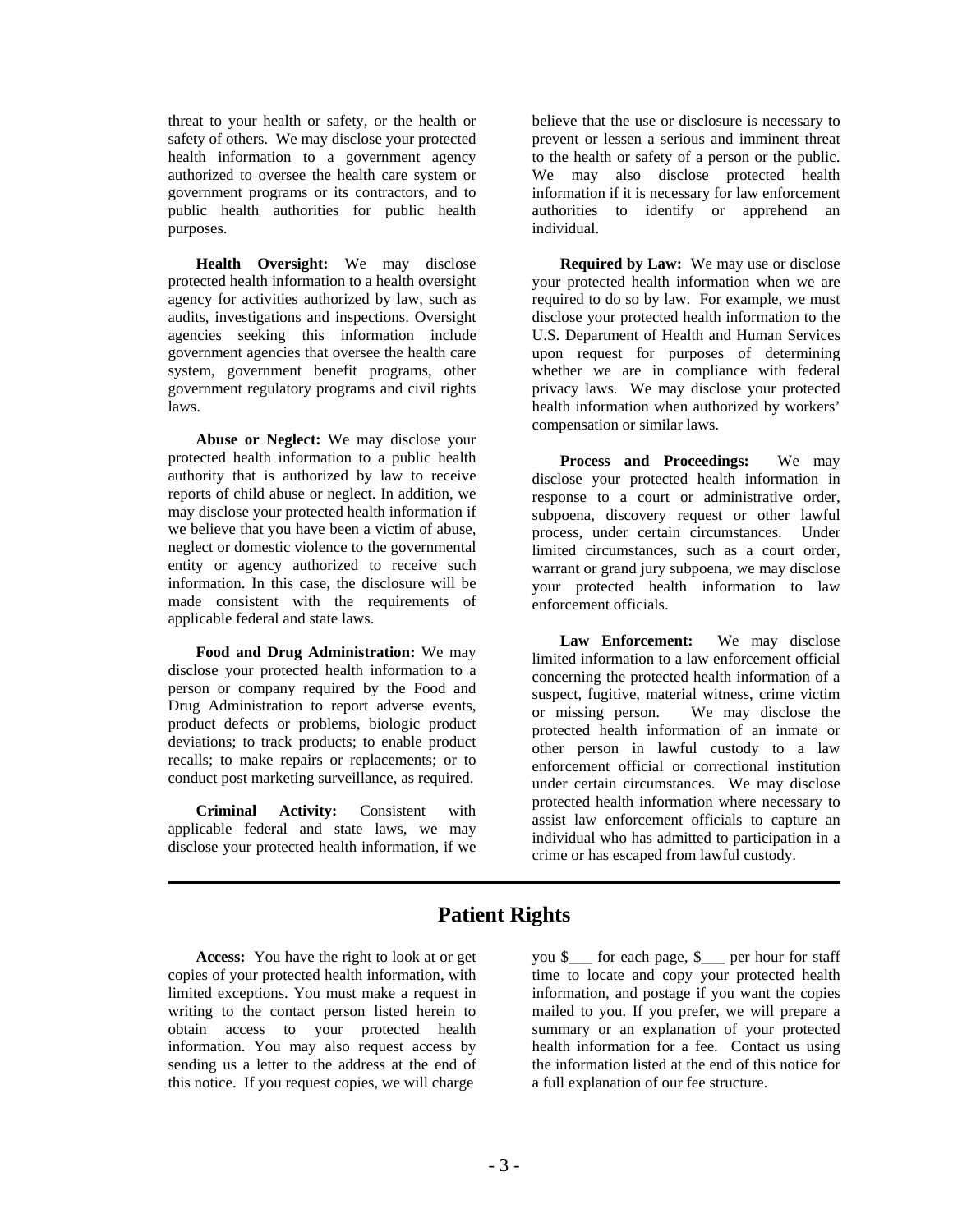**Accounting of Disclosures:** You have the right to receive a list of instances in which we or our business associates disclosed your protected health information for purposes other than treatment, payment, health care operations and certain other activities after April 14, 2003. After April 14, 2009, the accounting will be provided for the past six (6) years. We will provide you with the date on which we made the disclosure, the name of the person or entity to whom we disclosed your protected health information, a description of the protected health information we disclosed, the reason for the disclosure, and certain other information. If you request this list more than once in a 12-month period, we may charge you a reasonable, cost-based fee for responding to these additional requests. Contact us using the information listed at the end of this notice for a full explanation of our fee structure.

**Restriction Requests:** You have the right to request that we place additional restrictions on our use or disclosure of your protected health information. We are not required to agree to these additional restrictions, but if we do, we will abide by our agreement (except in an emergency). Any agreement we may make to a request for additional restrictions must be in writing signed by a person authorized to make such an agreement on our behalf. We will not be bound unless our agreement is so memorialized in writing.

**Confidential Communication:** You have the right to request that we communicate with you in confidence about your protected health information by alternative means or to an alternative location. You must make your request in writing. We must accommodate your request if it is reasonable, specifies the alternative means or location, and continues to permit us to bill and collect payment from you.

**Amendment:** You have the right to request that we amend your protected health information. Your request must be in writing, and it must explain why the information should be amended. We may deny your request if we did not create the information you want amended or for certain other reasons. If we deny your request, we will provide you a written explanation. You may respond with a statement of disagreement to be appended to the information you wanted amended. If we accept your request to amend the information, we will make reasonable efforts to inform others, including people or entities you name, of the amendment and to include the changes in any future disclosures of that information.

**Electronic Notice:** If you receive this notice on our website or by electronic mail (email), you are entitled to receive this notice in written form. Please contact us using the information listed at the end of this notice to obtain this notice in written form.

#### **Questions and Complaints**

 If you want more information about our privacy practices or have questions or concerns, please contact us using the information below.

If you believe that we may have violated your privacy rights, or you disagree with a decision we made about access to your protected health information or in response to a request you made, you may complain to us using the contact information below. You also may submit a written complaint to the U.S.

Department of Health and Human Services. We will provide you with the address to file your complaint with the U.S. Department of Health and Human Services upon request.

We support your right to protect the privacy of your protected health information. We will not retaliate in any way if you choose to file a complaint with us or with the U.S. Department of Health and Human Services.

Name of Contact Person: \_\_\_\_\_\_\_\_\_\_\_\_\_\_\_\_\_\_\_\_\_\_\_\_\_\_\_\_\_\_\_\_\_\_\_\_\_\_\_\_\_\_\_\_\_\_\_\_\_\_\_ \_\_\_\_\_\_\_\_\_\_\_\_\_

Telephone: \_\_\_\_\_\_\_\_\_\_\_\_\_\_\_\_\_\_\_\_\_\_\_\_\_\_\_\_\_\_ Fax: \_\_\_\_\_\_\_\_\_\_\_\_\_\_\_\_\_\_\_\_\_\_\_\_\_\_\_\_\_\_\_\_\_\_\_\_\_\_

E-mail: \_\_\_\_\_\_\_\_\_\_\_\_\_\_\_\_\_\_\_\_\_\_\_\_\_\_\_\_\_\_\_\_\_\_\_\_\_\_\_\_\_\_\_\_\_\_\_\_\_\_\_\_\_\_\_\_\_\_\_\_\_\_\_\_\_\_\_\_\_\_\_\_\_\_\_\_\_\_\_

Address: \_